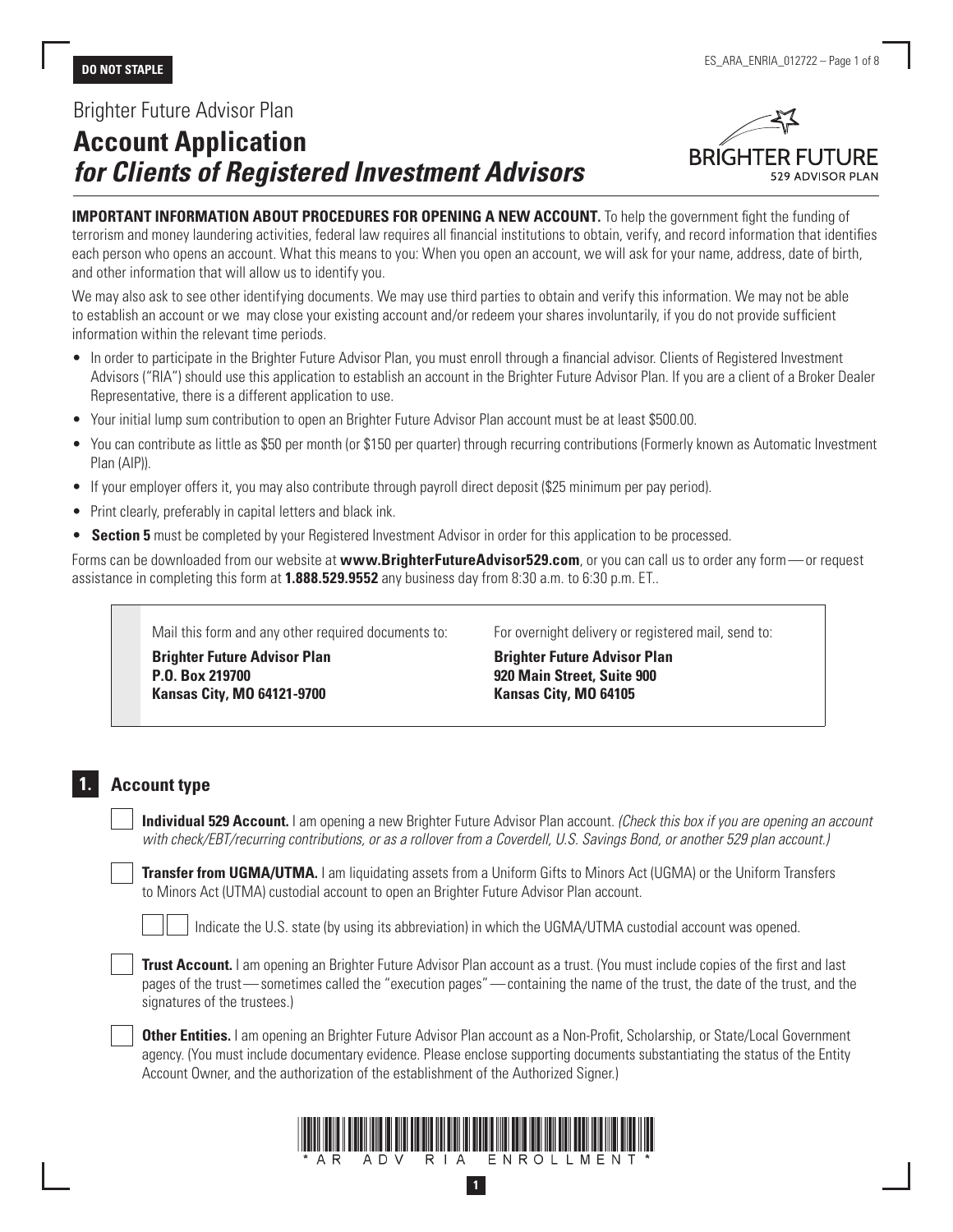I

| Legal Name (first, middle initial, last)                                                                                                     |  |  |  |  |  |  |  |  |  |                          |  |  |          |                                               |  |  |  |  |
|----------------------------------------------------------------------------------------------------------------------------------------------|--|--|--|--|--|--|--|--|--|--------------------------|--|--|----------|-----------------------------------------------|--|--|--|--|
|                                                                                                                                              |  |  |  |  |  |  |  |  |  |                          |  |  |          |                                               |  |  |  |  |
| Social Security Number or Taxpayer Identification Number (Required)                                                                          |  |  |  |  |  |  |  |  |  |                          |  |  |          | Birth Date/Trust Date (mm/dd/yyyy) (Required) |  |  |  |  |
|                                                                                                                                              |  |  |  |  |  |  |  |  |  |                          |  |  |          |                                               |  |  |  |  |
| Citizenship (If other than U.S. citizen, please indicate country of citizenship.)                                                            |  |  |  |  |  |  |  |  |  |                          |  |  |          |                                               |  |  |  |  |
|                                                                                                                                              |  |  |  |  |  |  |  |  |  |                          |  |  |          |                                               |  |  |  |  |
| Daytime Telephone Number                                                                                                                     |  |  |  |  |  |  |  |  |  | Evening Telephone Number |  |  |          |                                               |  |  |  |  |
|                                                                                                                                              |  |  |  |  |  |  |  |  |  |                          |  |  |          |                                               |  |  |  |  |
|                                                                                                                                              |  |  |  |  |  |  |  |  |  |                          |  |  |          |                                               |  |  |  |  |
| <b>Email Address</b>                                                                                                                         |  |  |  |  |  |  |  |  |  |                          |  |  |          |                                               |  |  |  |  |
|                                                                                                                                              |  |  |  |  |  |  |  |  |  |                          |  |  |          |                                               |  |  |  |  |
| Permanent Street Address (A P.O. box or rural route number is not acceptable.)                                                               |  |  |  |  |  |  |  |  |  |                          |  |  |          |                                               |  |  |  |  |
|                                                                                                                                              |  |  |  |  |  |  |  |  |  |                          |  |  |          |                                               |  |  |  |  |
| City                                                                                                                                         |  |  |  |  |  |  |  |  |  | <b>State</b>             |  |  | Zip Code |                                               |  |  |  |  |
|                                                                                                                                              |  |  |  |  |  |  |  |  |  |                          |  |  |          |                                               |  |  |  |  |
| Account Mailing Address if Different From Above (This address will be used as the account's address of record and for all account mailings.) |  |  |  |  |  |  |  |  |  |                          |  |  |          |                                               |  |  |  |  |
|                                                                                                                                              |  |  |  |  |  |  |  |  |  |                          |  |  |          |                                               |  |  |  |  |
| City                                                                                                                                         |  |  |  |  |  |  |  |  |  | <b>State</b>             |  |  | Zip Code |                                               |  |  |  |  |
|                                                                                                                                              |  |  |  |  |  |  |  |  |  |                          |  |  |          |                                               |  |  |  |  |
| <b>Designated Beneficiary Information</b> (The designated beneficiary is the future student.)                                                |  |  |  |  |  |  |  |  |  |                          |  |  |          |                                               |  |  |  |  |
|                                                                                                                                              |  |  |  |  |  |  |  |  |  |                          |  |  |          |                                               |  |  |  |  |
| Name (first, middle initial, last)                                                                                                           |  |  |  |  |  |  |  |  |  |                          |  |  |          |                                               |  |  |  |  |
|                                                                                                                                              |  |  |  |  |  |  |  |  |  |                          |  |  |          |                                               |  |  |  |  |
| Social Security Number or Taxpayer Identification Number (Required)                                                                          |  |  |  |  |  |  |  |  |  |                          |  |  |          | Birth Date/Trust Date (mm/dd/yyyy) (Required) |  |  |  |  |
|                                                                                                                                              |  |  |  |  |  |  |  |  |  |                          |  |  |          |                                               |  |  |  |  |
| Citizenship (If other than U.S. citizen, please indicate country of citizenship.)                                                            |  |  |  |  |  |  |  |  |  |                          |  |  |          |                                               |  |  |  |  |
|                                                                                                                                              |  |  |  |  |  |  |  |  |  |                          |  |  |          |                                               |  |  |  |  |
|                                                                                                                                              |  |  |  |  |  |  |  |  |  |                          |  |  |          |                                               |  |  |  |  |
|                                                                                                                                              |  |  |  |  |  |  |  |  |  |                          |  |  |          |                                               |  |  |  |  |
| <b>Successor Account Owner information (optional)</b>                                                                                        |  |  |  |  |  |  |  |  |  |                          |  |  |          |                                               |  |  |  |  |
| The successor account owner will take over control of the account in the event of the account owner's death or incapacity.<br>$\bullet$      |  |  |  |  |  |  |  |  |  |                          |  |  |          |                                               |  |  |  |  |

Name of Successor Account Owner *(first, middle initial, last) (Required)*



Birth Date/Trust Date *(mm/dd/yyyy)* **(Required)**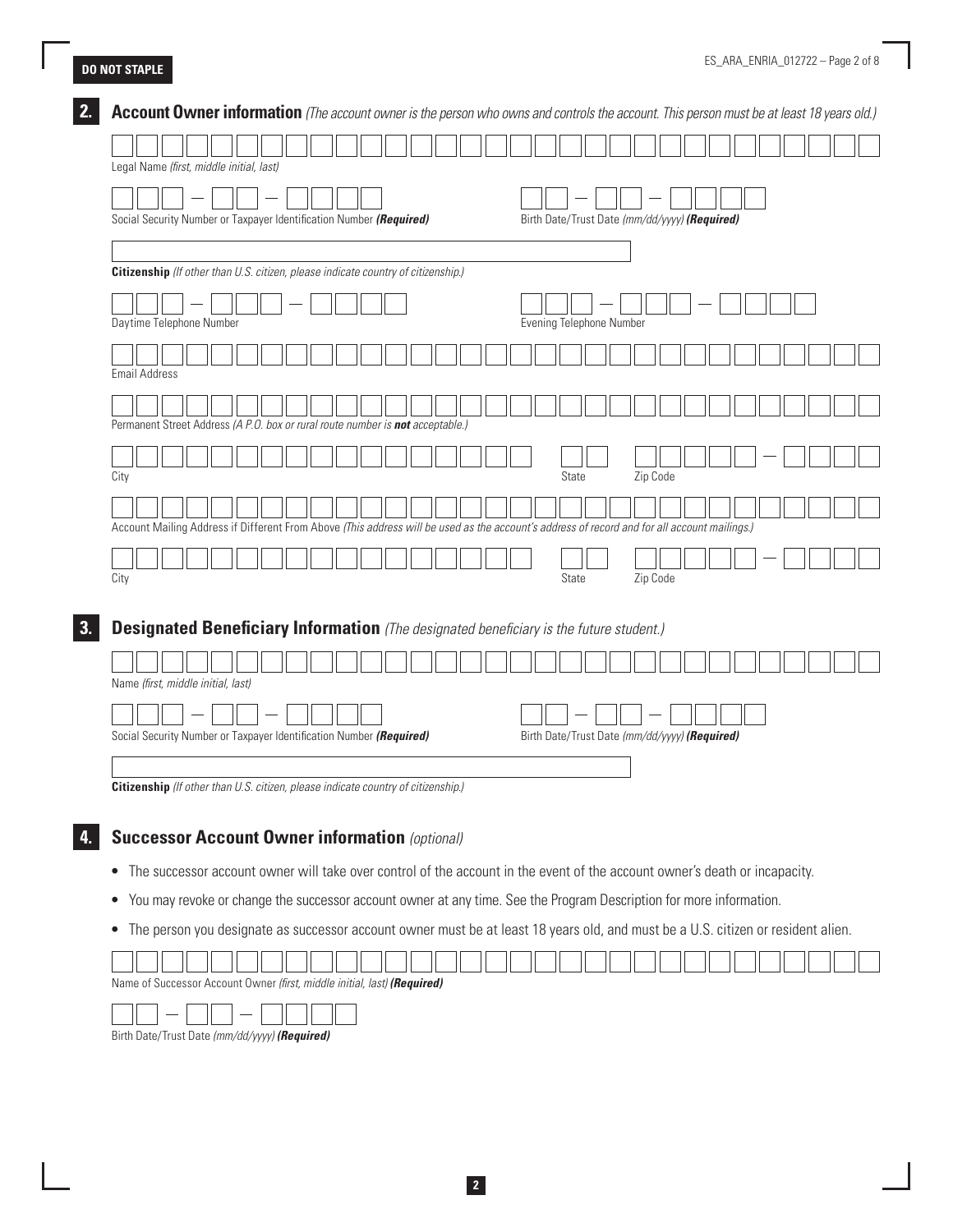### **5. Registered Investment Advisor Information** *(This section must be completed by your Registered Investment Advisor in order for the application to be processed.)*

*First-time Plan Advisors: To confirm account opening as well as set up online advisor access to this account, please call 888-529-9552 and select option 3, to be connected to the Brighter Future Advisor Plan Client Services desk.*

| Firm Name                            |                              |                      |                   |
|--------------------------------------|------------------------------|----------------------|-------------------|
| Financial Advisor Name (first, last) |                              |                      |                   |
| Branch Number (if applicable)        | Advisor ID Number/IRD Number | BIN# (if applicable) | Matrix Level      |
| <b>Mailing Address</b>               |                              |                      |                   |
| City                                 |                              | State                | Zip Code          |
| Daytime Telephone Number             |                              |                      |                   |
| G<br>ATURE<br>N<br>S                 |                              |                      |                   |
| Authorized Signature                 |                              |                      | Date (mm/dd/yyyy) |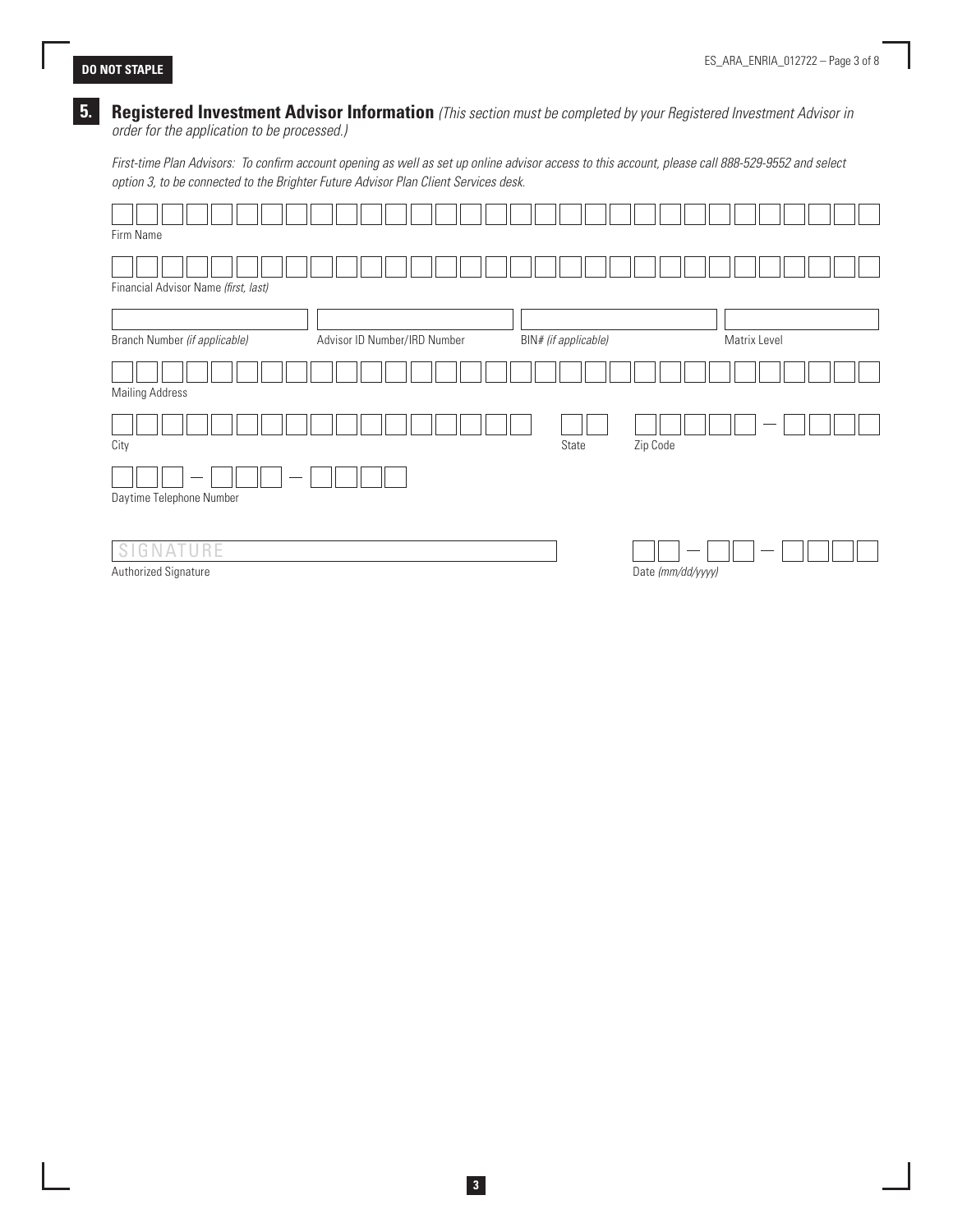# **6. Investment Selection** *(Required)*

- Before choosing your investment and share class, refer to the Brighter Future Advisor Plan Program Description, (also available at **www.BrighterFutureAdvisor529.com**) for complete information about the investments offered.
- You must allocate at least 1% of your contribution to each investment that you choose. Use whole percentages only.
- Your investment percentages must total 100%.

| <b>iShares Year-of-Enrollment Portfolios:</b> | <b>Share Class F Perce</b> |
|-----------------------------------------------|----------------------------|
| iShares College Portfolio                     | $\frac{0}{0}$              |
| iShares 2024 College Portfolio                | $\frac{0}{0}$              |
| iShares 2027 College Portfolio                | $\frac{0}{0}$              |
| iShares 2030 College Portfolio                | $\frac{0}{0}$              |
| iShares 2033 College Portfolio                | $\frac{0}{0}$              |
| iShares 2036 College Portfolio                | $\frac{0}{0}$              |
| iShares 2039 College Portfolio                | $\frac{0}{0}$              |
| <b>iShares Asset Allocation Portfolios:</b>   |                            |
| <i>iShares Aggressive Portfolio</i>           | $\frac{0}{0}$              |
|                                               |                            |

| nonaroo nggrooon o romono      |                                                                                                                                                                                                                                                   |
|--------------------------------|---------------------------------------------------------------------------------------------------------------------------------------------------------------------------------------------------------------------------------------------------|
| iShares Moderate Portfolio     | $\begin{array}{ c c c c c c } \hline \end{array}$ $\begin{array}{ c c c c c } \hline \end{array}$ $\begin{array}{ c c c c c } \hline \end{array}$ $\begin{array}{ c c c c c } \hline \end{array}$ $\begin{array}{ c c c c c } \hline \end{array}$ |
| iShares Conservative Portfolio | $\begin{array}{ c c c c c c } \hline \end{array}$ $\begin{array}{ c c c c c } \hline \end{array}$ $\begin{array}{ c c c c c } \hline \end{array}$ $\begin{array}{ c c c c c } \hline \end{array}$ $\begin{array}{ c c c c c } \hline \end{array}$ |
| iShares Fixed Income Portfolio | $\begin{array}{ c c c c c c c c } \hline \end{array}$ $\begin{array}{ c c c c c c c c c } \hline \end{array}$ $\begin{array}{ c c c c c c } \hline \end{array}$                                                                                   |

**Custom iShares Portfolios:** 

**iF Percentage** 

|                                                            | $\frac{0}{0}$ |
|------------------------------------------------------------|---------------|
| iShares Russell 1000 Portfolio                             |               |
| iShares Russell 2000 Portfolio                             | $\frac{0}{0}$ |
| iShares Core S&P Total U.S. Stock Market Portfolio         | $\frac{0}{0}$ |
| iShares Core High Dividend Portfolio                       | $\frac{0}{0}$ |
| iShares Core U.S. REIT Portfolio                           | %             |
| iShares Core MSCI EAFE Portfolio                           | $\frac{0}{0}$ |
| iShares Core MSCI Emerging Markets Portfolio               | $\frac{0}{0}$ |
| iShares Edge MSCI Min Vol EAFE Portfolio                   | %             |
| iShares Edge MSCI Min Vol Emerging Markets Portfolio       | $\frac{0}{0}$ |
| iShares Core MSCI Total International Stock Portfolio      | $\frac{0}{0}$ |
| iShares Core U.S. Aggregate Bond                           | $\frac{0}{0}$ |
| iShares TIPS Bond Portfolio                                | %             |
| iShares 20+ Year Treasury Bond Portfolio                   | $\%$          |
| iShares Short Treasury Bond Portfolio                      | $\frac{0}{0}$ |
| iShares 1-5 Year Investment Grade Corp Bond Portfolio      | $\frac{0}{0}$ |
| iShares iBoxx \$ Investment Grade Corporate Bond Portfolio | $\frac{0}{0}$ |
| iShares iBoxx \$ High Yield Corporate Bond Portfolio       | $\frac{0}{0}$ |
|                                                            |               |

### **Savings Portfolio**

Savings Portfolio **%**

|  | $\%$          |
|--|---------------|
|  | $\frac{0}{0}$ |
|  | ۰             |

# **4 TOTAL**  $\| 1 \| 0 \| 0 \%$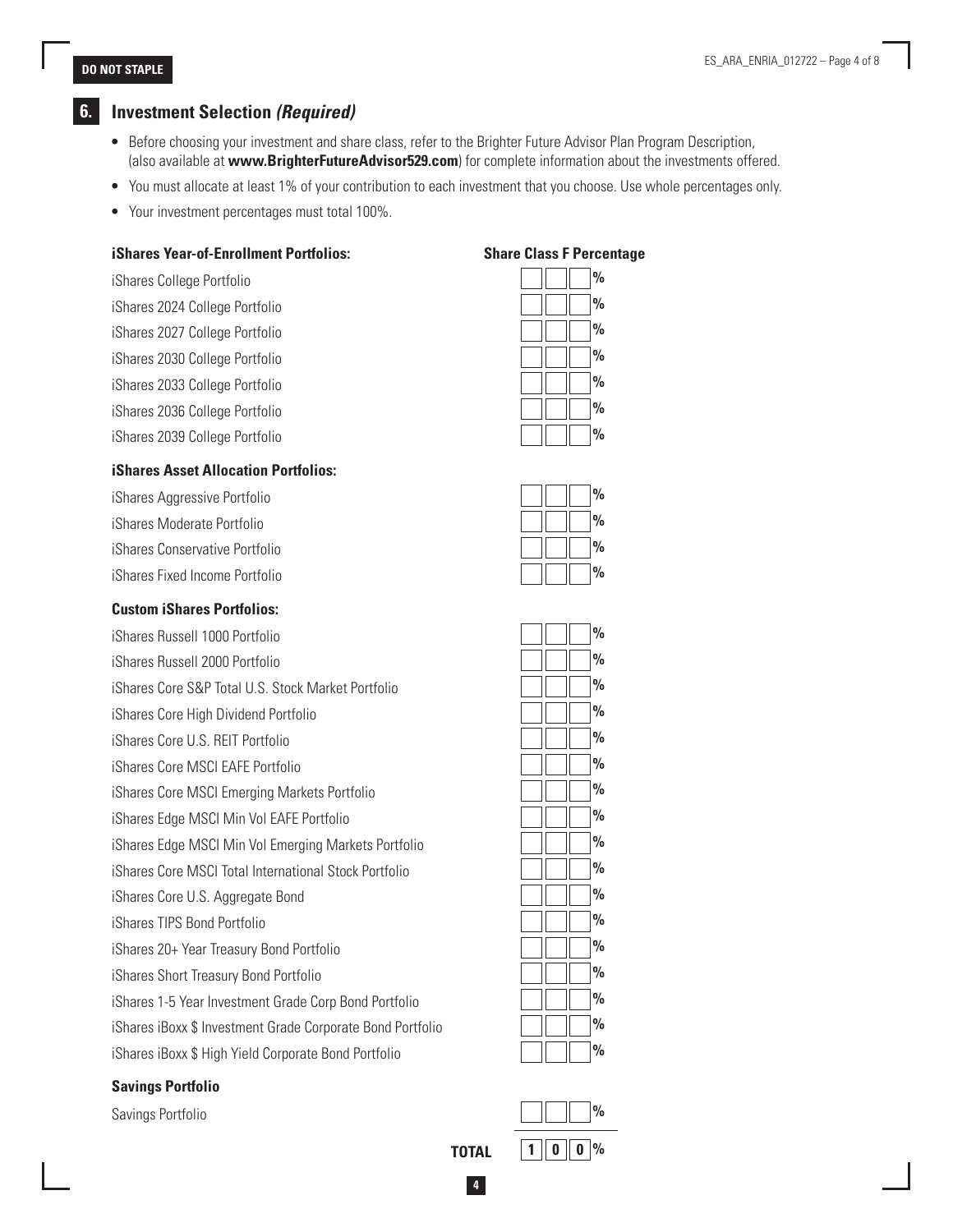# **7. Contribution Method**

- Your initial lump sum contribution to open an Brighter Future Advisor Plan account must be at least \$500.00.
- You can contribute as little as \$50 per month (or \$150 per quarter) through recurring contributions.
- If your employer offers it, you may also contribute through payroll direct deposit (\$25 minimum per pay period).
- Your initial contribution can come from several sources combined. If you combine sources, check the appropriate boxes for each source and fill out each contribution amount. For the portion of combined contributions that are not made through a direct or indirect rollover (see below), check either the "Check," "Electronic Bank Transfer," or "recurring contributions" box and indicate the amount of the non-rollover portion of the contribution.

### **Source of funds** *(Check all that apply.)*

| А.        | <b>Check. Important:</b> All checks must be payable to Brighter Future Advisor Plan.                                                                                                                                                                                                                                                                                                                                            |
|-----------|---------------------------------------------------------------------------------------------------------------------------------------------------------------------------------------------------------------------------------------------------------------------------------------------------------------------------------------------------------------------------------------------------------------------------------|
|           | S<br>Amount                                                                                                                                                                                                                                                                                                                                                                                                                     |
| <b>B.</b> | <b>Electronic Bank Transfer (EBT).</b> You can make a contribution whenever you want by transferring money from your<br>bank account. To set this up, you must provide banking information in Section 9.                                                                                                                                                                                                                        |
|           | S<br>This amount will be a one-time EBT contribution to open your account.<br>Amount                                                                                                                                                                                                                                                                                                                                            |
| C.        | Recurring contributions. You can have a set amount automatically transferred from your bank account on<br>the frequency you specify. To set this up, you must complete Section 9.                                                                                                                                                                                                                                               |
|           | S<br>0<br>Amount                                                                                                                                                                                                                                                                                                                                                                                                                |
| D.        | Direct rollover from another 529 plan or Education Savings Account (ESA) to the Brighter Future Advisor Plan.<br>By law, rollovers between 529 plans with the same designated beneficiary are permitted only once every 12 months.<br>Complete and attach an <b>Incoming Rollover Form</b> , which can be found online at www.BrighterFutureAdvisor529.com<br>or by calling 1.888.529.9552.                                     |
|           | S<br>Amount (estimated)                                                                                                                                                                                                                                                                                                                                                                                                         |
| Е.        | Indirect rollover from an ESA, qualified U.S. savings bond, or another qualified 529 plan. You can transfer money<br>from one of these options to your bank account and, from there, to the Brighter Future Advisor Plan. Such indirect rollovers<br>require certain documentation described below. <b>Note:</b> If you do not provide this documentation, the entire amount will be<br>considered earnings and may be taxable. |
|           | • Indirect rollover from another qualified 529 plan or an ESA—Enclose documentation from the distributing financial<br>institution showing contributions and earnings.                                                                                                                                                                                                                                                          |

• Indirect rollover from qualified U.S. savings bonds—Attach a statement or IRS Form 1099-INT issued by the distributing financial institution that shows the interest paid as of the redemption date.

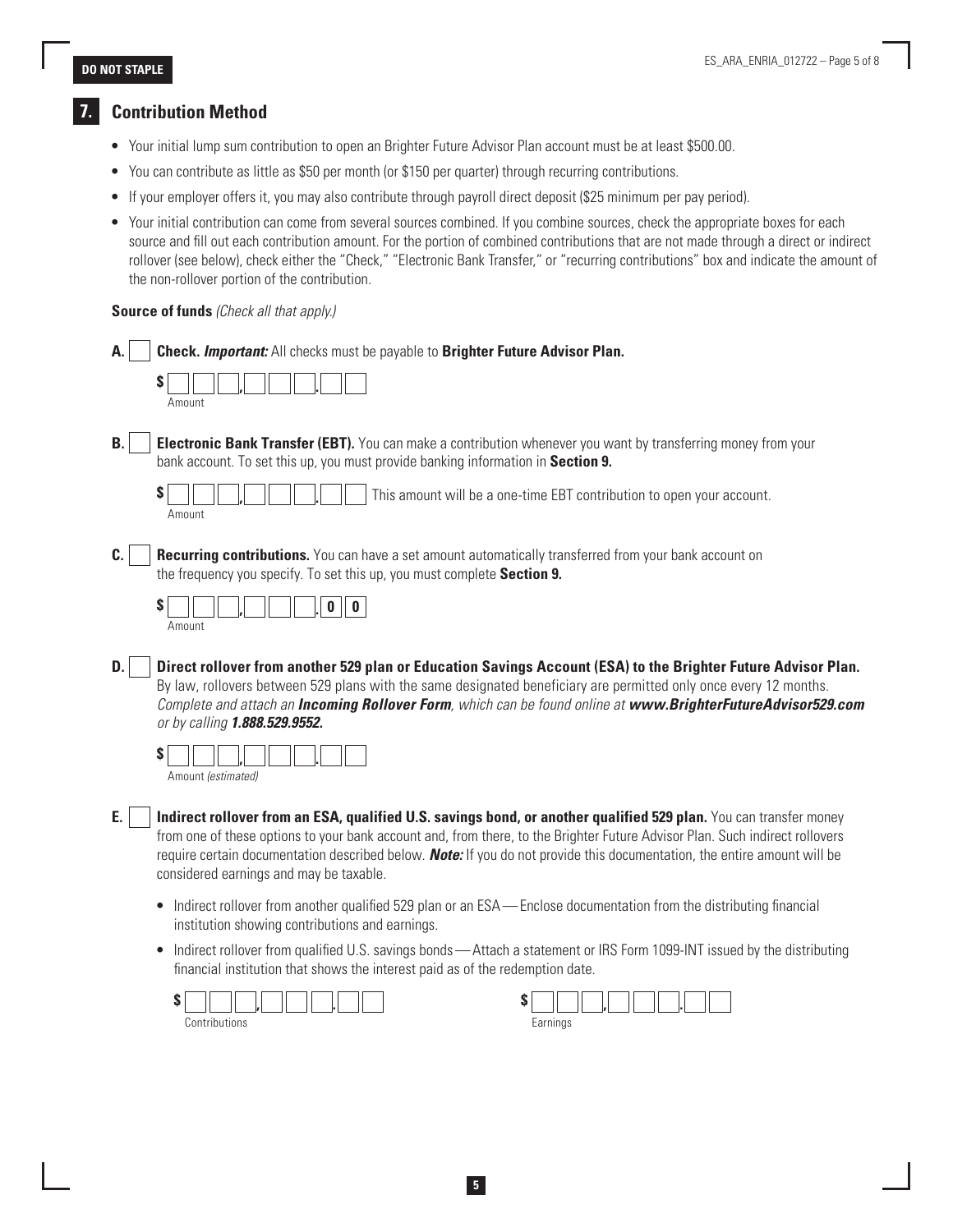## **8. Subsequent Contributions** *(optional)*

You may make future contributions by check or electronically — through recurring contributions or by electronic bank transfer. **Important:** The recurring contributions and electronic bank transfer options can be used only with accounts held by a U.S. bank, savings and loan association, or credit union that is a member of the Automated Clearing House (ACH) network. Money market mutual funds and cash management accounts offered by nonbank financial companies are not members of the ACH network.

**Recurring contributions.** Through recurring contributions, money will be transferred electronically at regular intervals from a bank, savings and loan, or credit union account to your Brighter Future Advisor Plan account. You may change the investment amount and frequency at any time by logging on to **www.BrighterFutureAdvisor529.com** or by calling **1.888.529.9552.**

**Important:** To set up this option, you must provide banking information in Section 9.

| Amount of Debit: \$<br>0                                                                                                                                                                                                                                                                                                                                                                                                                                                                                                                                                                                                                                                                                                               |  |  |  |  |
|----------------------------------------------------------------------------------------------------------------------------------------------------------------------------------------------------------------------------------------------------------------------------------------------------------------------------------------------------------------------------------------------------------------------------------------------------------------------------------------------------------------------------------------------------------------------------------------------------------------------------------------------------------------------------------------------------------------------------------------|--|--|--|--|
| Frequency: (Check one.)<br>Monthly (\$50 minimum)<br>Quarterly (\$150 minimum)                                                                                                                                                                                                                                                                                                                                                                                                                                                                                                                                                                                                                                                         |  |  |  |  |
| <b>Start Date:</b><br>Date (mm/dd/vvvv)                                                                                                                                                                                                                                                                                                                                                                                                                                                                                                                                                                                                                                                                                                |  |  |  |  |
| Your bank account will be debited on the 20th of any month, unless you pick a different date. Your bank account will be debited on<br>the date you select and your investment will be credited to your account on the previous business day.                                                                                                                                                                                                                                                                                                                                                                                                                                                                                           |  |  |  |  |
| Annual Increase. You may increase your Automatic Investment Plan contribution automatically on an annual basis.<br>Your contribution will be adjusted each year in the month that you specify by the amount indicated.                                                                                                                                                                                                                                                                                                                                                                                                                                                                                                                 |  |  |  |  |
| Amount of increase: \$<br>Month**:<br>0                                                                                                                                                                                                                                                                                                                                                                                                                                                                                                                                                                                                                                                                                                |  |  |  |  |
| ** The month in which your Automatic Investment Plan contribution will be increased. The first increase will occur at the first<br>instance of your selected date of the month.                                                                                                                                                                                                                                                                                                                                                                                                                                                                                                                                                        |  |  |  |  |
| <b>Note:</b> Recurring contributions with a debit date of January 1st, 2nd, 3rd, or 4th will be credited in the same year as the debit date.                                                                                                                                                                                                                                                                                                                                                                                                                                                                                                                                                                                           |  |  |  |  |
| Payroll Direct Deposit. If you want to make contributions to your Brighter Future Advisor Plan account directly as a payroll<br>deduction, you must contact your employer's payroll office to verify that you can participate in payroll direct deposit. Payroll<br>deduction contributions will not be made to your account until you have received a payroll deduction confirmation from the Brighter<br>Future Advisor Plan, provided your signature and Social Security number on the confirmation, and submitted the confirmation<br>to your payroll office. The amount you indicate below will be in addition to payroll deductions that you may have previously<br>established for other Brighter Future Advisor Plan accounts. |  |  |  |  |

**\$ , .**

Amount of deduction each pay period *(\$25 minimum)*

# **9. Bank Information** *(Required to establish recurring contributions or EBT service.)*

**Important:** I acknowledge that my bank or financial institution is located in the U.S. and/or adheres to U.S. banking regulations.

**Note:** The routing number is usually located in the bottom left corner of your checks. You can also ask your bank for the routing number.

|                            |                            | $\overline{\phantom{a}}$ | $\overline{\phantom{a}}$ |          |         |
|----------------------------|----------------------------|--------------------------|--------------------------|----------|---------|
| Bank Name                  |                            | Bank Telephone Number    |                          |          |         |
|                            |                            |                          | <b>Account Type:</b>     |          |         |
| <b>Bank Routing Number</b> | <b>Bank Account Number</b> |                          | (Check One.)             | Checking | Savings |

**6**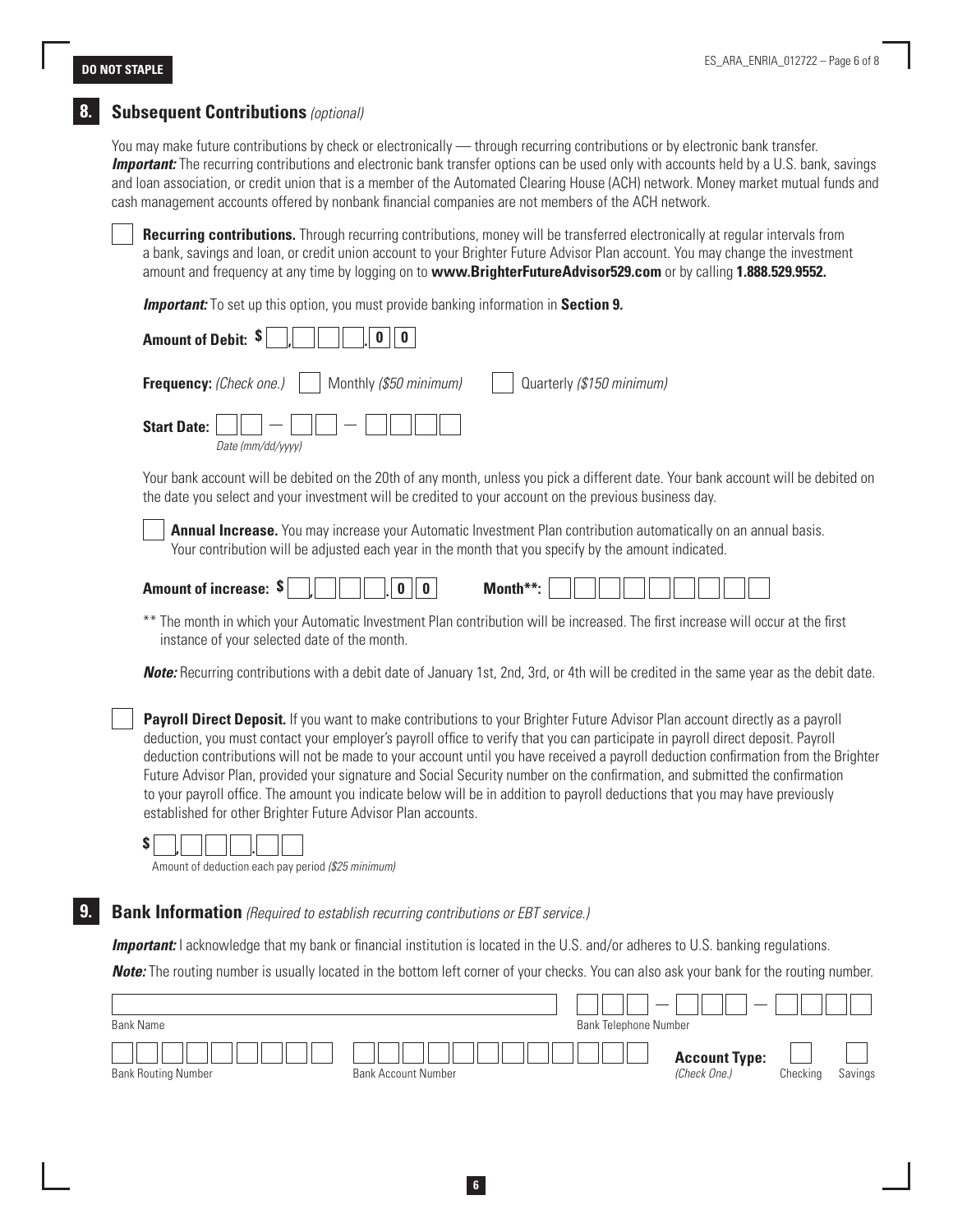## **10. Dollar Cost Averaging Program** *(optional)*

- Complete this section if you want to regularly transfer a fixed-dollar amount from one designated investment option selected above in **Section 6** to one or more other investment options on regular basis.
- By selecting this feature, you authorize the Brighter Future Advisor Plan to exchange money automatically from one designated investment option in the Brighter Future Advisor Plan (Source Investment Option) to one or more other investment options in the Brighter Future Advisor Plan either monthly or quarterly. The minimum exchange amount is \$200. The minimum balance in the Source Investment Option portfolio must be \$2,400 in order to implement this program..

*Note:* If the Dollar Cost Averaging Program is established at the time the new Account is opened it will not count towards your two allowable investment exchanges per calendar year. However, if you make any changes to your Dollar Cost Averaging Program selections, or terminate your Dollar Cost Averaging Program, that will count towards your two allowable investment exchanges per calendar year. Establishing a Dollar Cost Averaging Program when you make a new investment to an existing investment option that has already been established for your Account or implementing a Dollar Cost Averaging Program to existing Account assets will count towards your two allowable investment exchanges per calendar year.

**Frequency:** *(Check one.)* **Monthly****Quarterly\***

\* Based upon established date, not a calendar quarter.



\*\* The Brighter Future Advisor Plan must receive instructions at least 3 business days prior to the indicated start date. Please review your quarterly statements for details of these transactions. If the start date is not specified,the Dollar Cost Averaging Program will begin the month following the receipt of this request, on the 10th day of the month, and continue until the specified end date, until otherwise instructed, or until funds in the Source Investment Option Portfolio are depleted.

### **I authorize the Brighter Future Advisor Plan to exchange from the following Source Investment Option:**

|                                       | S                           |
|---------------------------------------|-----------------------------|
| Source Investment Option              | Amount (minimum \$2,400)*** |
| To the following Investment Option(s) |                             |
| Investment Option                     | S<br>Amount***              |
|                                       | S                           |
| Investment Option                     | Amount***                   |
| Investment Option                     | S<br>Amount***              |
|                                       | S                           |
| Investment Option                     | Amount***                   |

Please specify only dollar amounts, not percentages